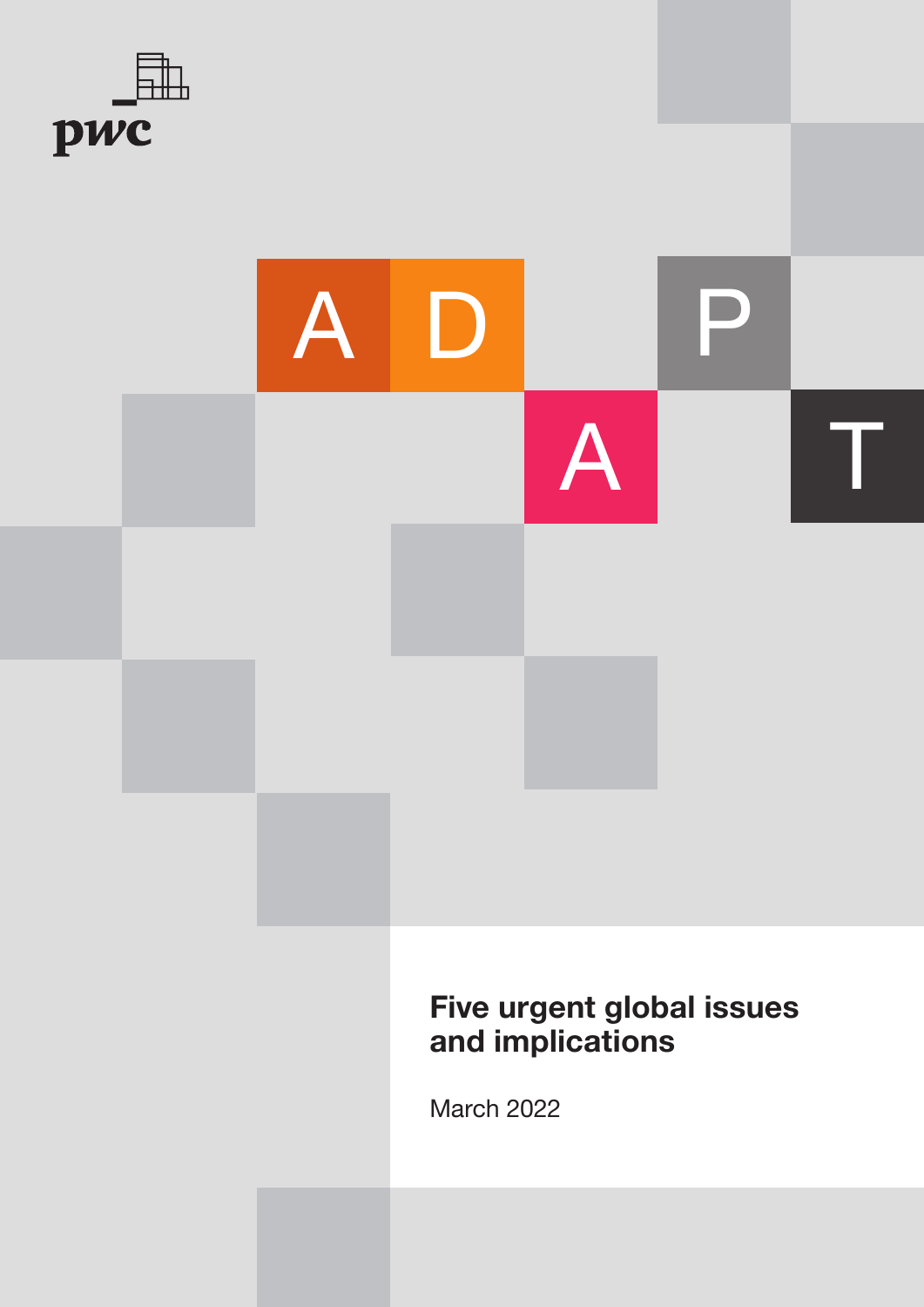# Introduction

The five Megatrends we identified ten years ago continue to be pervasive and impact society at all levels.

In 2016 we defined a system of thinking that described the immediate manifestations of these trends. The goal was to provide business, governments and institutions with a framework to think about their strategy and navigate into an uncertain future. We called this the ADAPT framework. ADAPT covers the five urgent global issues facing the world today and their implications at all levels of society.



Originally created through in-depth data analysis and many conversations with a diverse set of stakeholders from around the world, we have continued to review and dynamically adjust ADAPT to ensure it keeps describing the most relevant and pervasive issues of our time. Many of the implications identified in the ADAPT framework overlap; this is to be expected because the five issues form a mutually-reinforcing system. We are talking about intersections, collisions and magnifiers.

While you could interrogate ADAPT and emerge feeling overwhelmed, we see huge opportunities in these challenges. Not least, the opportunity to reframe the way you see the world and take action to drive towards a positive outcome for yourself, your organisation and the society of which you are a part.

We hope you are similarly inspired by the potential, and that you will join us in acting upon it.

# The Global Strategy and Leadership Team, PwC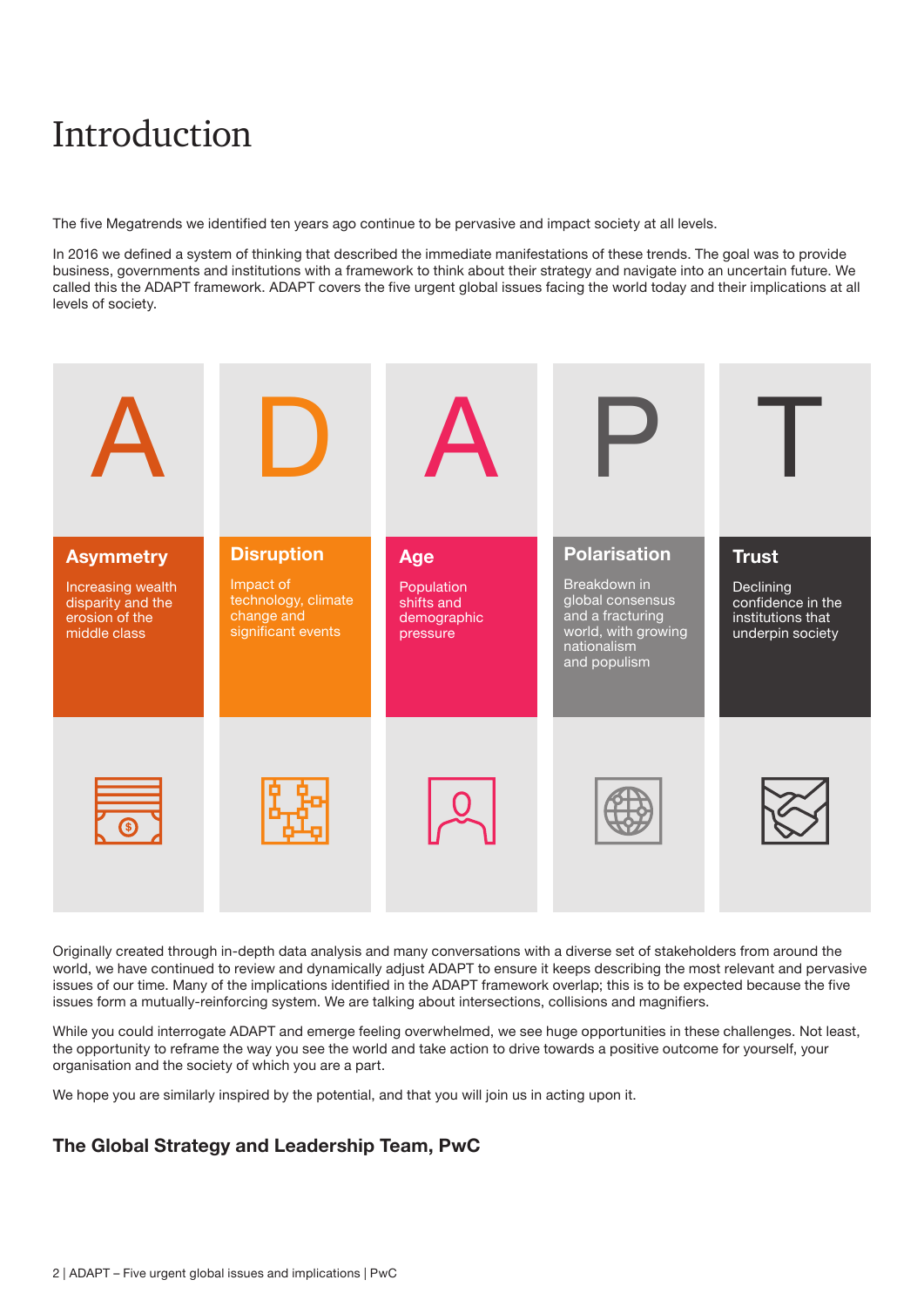# Asymmetry

# Increasing wealth disparity and the erosion of the middle class

Global wealth disparity has reached such a significant level that, as of 2020, 46% of the world's wealth was held by just 1.1% of the population, including over 215,000 individuals with a net worth over USD 50 million.<sup>1</sup> According to UBS/PwC, the number of billionaires in the world exceeded 2,100 individuals in 2020 and total billionaire wealth globally climbed to USD 10.2 trillion in July 2020, surpassing the previous peak of USD 8.9 trillion reached at the end of 2017.<sup>2</sup>

At the same time, there is a continued erosion of the middle class in both developed and developing economies, driven predominantly by two trends: technology replacing jobs and a lack of investment in innovation to create jobs.

Inequality is present at two levels: within countries and between countries. While global income inequalities between countries have declined, inequalities have increased significantly within countries, over the past two decades. The gap between the average incomes of the top 10% and the bottom 50% of individuals within countries has almost doubled, from 8.5x to 15x. This sharp rise in within-country inequalities has meant that despite economic catch-up and strong growth in the emerging countries, the world remains particularly unequal today.3

#### Wealth growth rates by wealth group

The poorest half of the world population only captured 2.3% of overall wealth growth since 1995. The top 1% captured 38% of total wealth growth.

| Average annual wealth growth rate, 1995–2021 |  |
|----------------------------------------------|--|
| (per adult, net of inflation)                |  |



Source: Chancel, L., Piketty, T., Saez, E., Zucman, G. et al., World Inequality Report 2022, World Inequality Lab

2 UBS/PwC, Billionaires Report 2020

3 World Inequality Lab, World Inequality Report 2022

### Implications:

- Disparities in opportunity will grow, with a likely decline in social mobility.
- Regional disadvantage is at risk of getting larger (within and between countries).
- Traditional sources of money will decline.
- The number and relative importance of private businesses will increase.
- Combined with disruption, capital markets will decline in importance.
- Technological capability will create greater disparity.
- The tax base will shrink and there will be increased demands on welfare.
- Society and governments will increase scrutiny on compensation practices.
- Governments are likely to invest in job-creating industries and position State Owned Enterprises for job growth.
- Consumption will bifurcate between luxury and low-end.
- Risk of social unrest is increasing.

# The global wealth pyramid



Source: James Davies, Rodrigo Lluberas and Anthony Shorrocks, Credit Suisse Global Wealth Databook 2021

<sup>1</sup> Credit Suisse, Global Wealth Databook 2021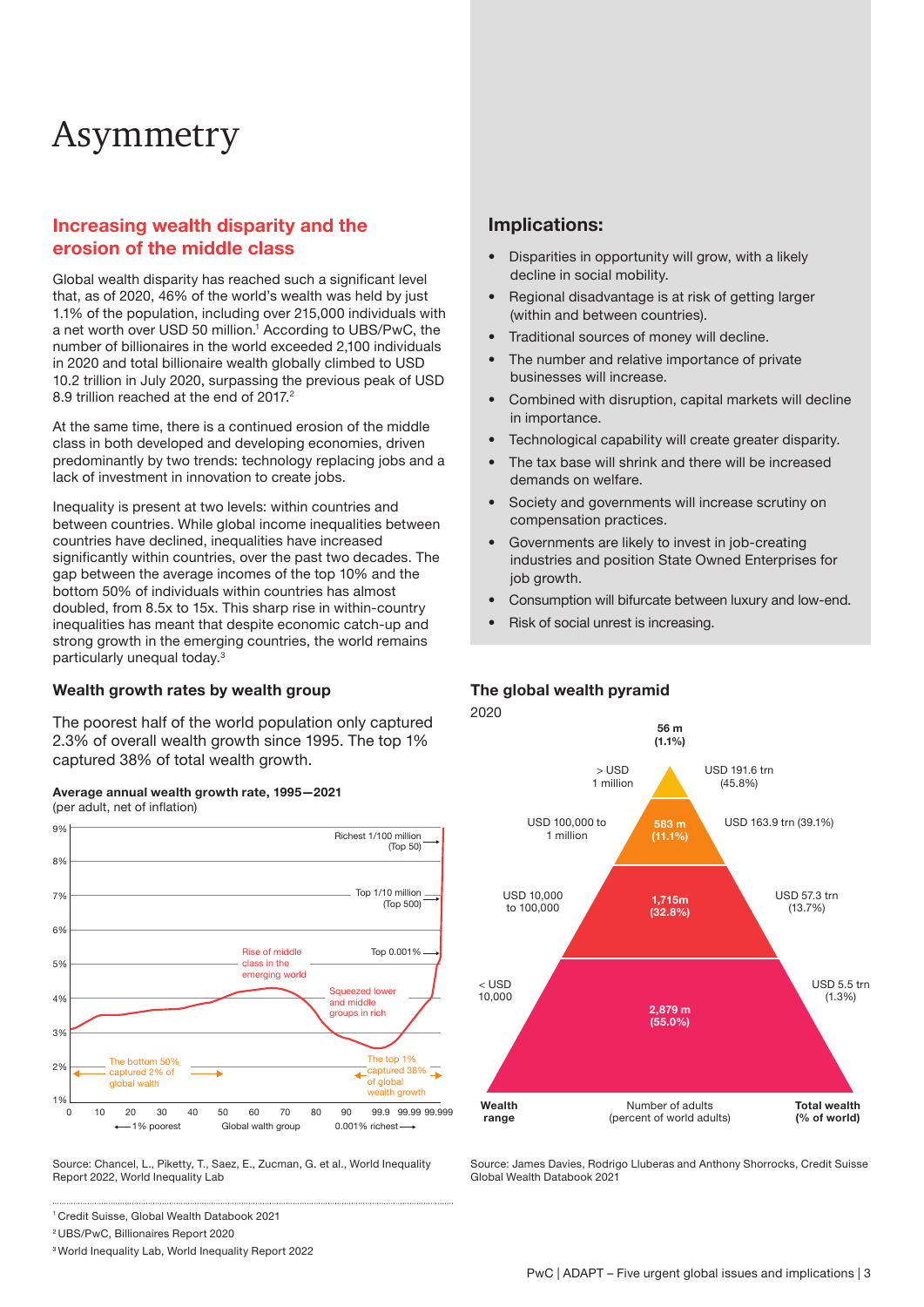# Disruption— Technology

# Impact of technology, climate change and significant events

The proliferation and impact of breakthrough technologies – ranging from artificial intelligence and robotics to augmented reality and blockchain – are occurring, and at a faster rate than ever anticipated. Moreover, these new technologies are leading to the creation of new business models, especially for start-ups unencumbered by the infrastructure of the previous century. Once new business models are developed, they are often applied across industries, leading to the blurring of traditional boundaries (e.g. Amazon, Tencent).

As new, technology-driven models transform industries, capital replaces people and we estimate 30% of UK jobs, 38% of US jobs, 35% of German jobs and 21% of Japanese jobs could be at high risk of automation by the early 2030s.<sup>1</sup>

The social and political implications of this transformation are as vast as the business implications for industry incumbents: economies literally will not be able to afford themselves as tax bases erode and the jobless can no longer consume goods without some form of income.

#### Growth in average wages and labour productivity in developed economies

(index: 1999=100)



# Implications:

- Market dynamics are changing and business models will need to adapt or fail.
- Digital transformation and speed of execution will be a survival requirement for most organisations.
- Organisations will fail as they are disrupted by others.
- Massive loss of work and transformation of work will lead to regional shifts as industry sectors are disrupted.
- Huge technology spend required to compete in the digital world and network effects drive concentration of power and threaten the survival of small businesses.
- At the same time, job loss from automation will drive the development of local businesses.
- There will be a continuous change in the relationship between people and technology.
- Technology capital will increasingly be a differentiator.
- Institutions will struggle to evolve and be at risk of failing.

#### Potential job automation rates by education level across waves

(median values for 29 countries)



Source: International Labour Organization (ILO), Global Wage Report 2020–2021, ILO estimate

Source: PwC estimates based on analysis of OECD PIAAC data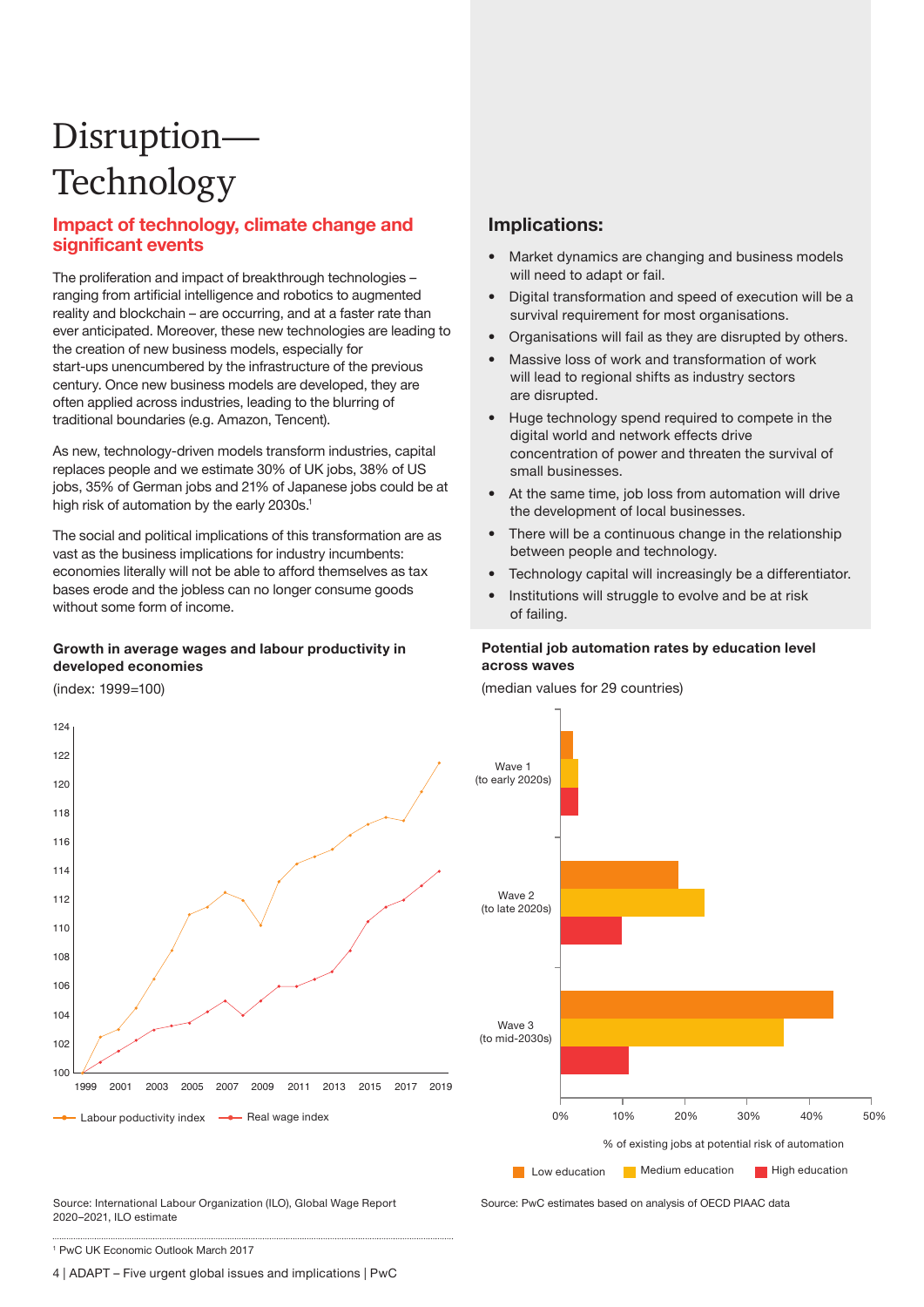# Disruption— Climate change

# Impact of technology, climate change and significant events

Scientists are observing changes in the Earth's climate in every region and across the whole climate system. Many of the changes are unprecedented in thousands of years, and some of the changes already set in motion – such as continued sea level rise – are irreversible over hundreds to thousands of years. Unless there are immediate, rapid and large-scale reductions in greenhouse gas emissions, limiting warming to 1.5°C or even 2°C will be beyond reach.<sup>1</sup> Climate-related risks to health, livelihoods, food security, water supply, human security and economic growth are projected to increase with global warming of 1.5°C.<sup>2</sup>

Pressure on resources will increase dramatically. The global population is expected to demand 35% more food by 2030. The types of food in demand – vegetable oils, dairy, meat, fish and sugar – have a high impact on energy and water. Plant disease is predicted to have a drastic effect on crop growth and cultivation, posing a threat to global food security.3

Interconnectivity between climate change and resource scarcity amplify the impact: climate change could reduce agricultural productivity by a third across Africa over the next 60 years. Globally, demand for water will increase by 40% and for energy by 50%. The world's economic model is pushing beyond the limits of the planet's ability to cope.4

Disruptive forces from technology and climate change are closely connected: while climate change and environmental damage are largely caused by the ubiquitous industrial technology system, technology advancements will need to play a major role in fighting the crisis.

# Implications:

- Rising sea levels will displace thousands of people, destroy millions of acres of land and cause potentially trillions of dollars in losses.
- A propensity towards drought in Central America, Northwest South America, Central and South Asia, and almost all of Africa will likely influence agricultural exports and global food security, calling for innovation or massive changes in how people live their everyday lives.
- Countries most impacted by climate change will have an increasingly precarious financial situation; they will almost certainly need to invest heavily to protect themselves. Governments and the public sector will have to address the tension between green regulations and growth for industries and the economy.
- A transition to renewable energy will be demanded but will require more time and funding than is available.
- Healthcare systems may struggle with an increased risk of pandemics, perhaps from previously unknown diseases.
- Investment in climate tech will experience strong growth, leading to an increasing number of jobs in green industries.

#### Basic water stress

(ratio of withdrawals to supply)



Source: WRI Aqueduct, www.wri.org

1 IPCC, 2021, Climate Change 2021: The Physical Science Basis

2 IPCC, 2018: Global Warming of 1.5°C

3 National Intelligence Council: Global Trends 2030: Alternative Worlds 4 ibid.

#### Global surface temperature change



Parallel assumptions for other key non-CO<sub>2</sub> drivers taken into account too Source: IPCC, 2021, Climate Change 2021: The Physical Science Basis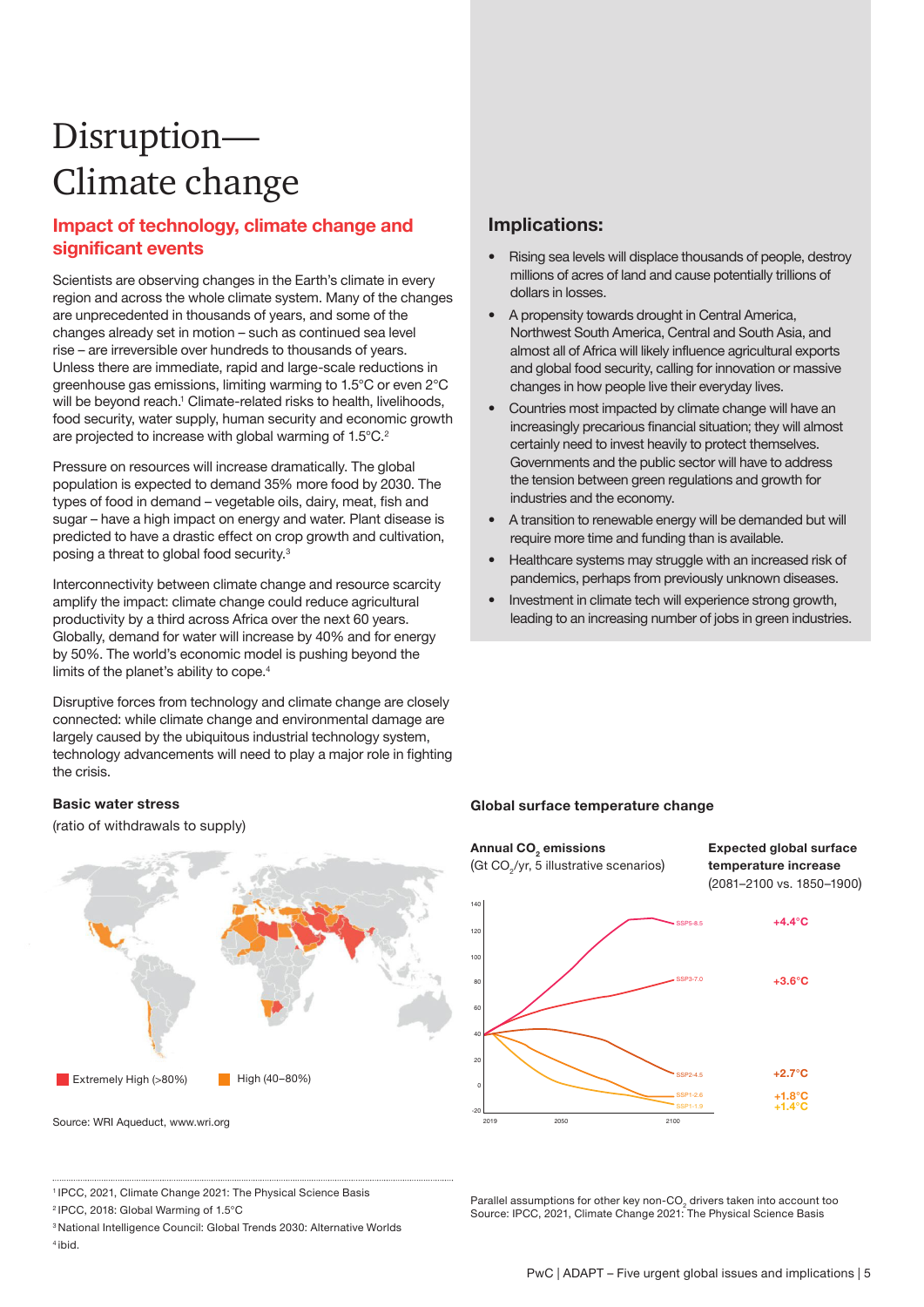# Disruption— Significant events

# Impact of technology, climate change and significant events

COVID-19 has shown the world that major one-time events can have just as large an impact as the disruption coming from technology and climate change.

The COVID-19 pandemic has wrought enormous personal, economic and social damage. It has upended countless lives, and exacerbated the many disruptions afoot, laying bare the unviability of many business models and the fragility of our economic and political systems and our global supply chains. Beyond that, it has provided a new set of acute shocks to seemingly sturdy businesses and principles that have guided our thinking for decades. Having resulted in more than 435 million known infections and more than 5 million known deaths as of March 2022,<sup>1</sup> the new coronavirus is unpredictable and lethal. The pandemic has caused a supply shock and a demand shock. It is causing economic turbulence of indeterminate length and severity, leading governments to grow public debt to unknown levels. It is stoking competition among countries to secure supplies and vaccines, while also serving as an occasion for greater national solidarity and regional cooperation. The pandemic is primarily a public healthcare problem, but one with immense immediate implications for business, and for economic, fiscal, and monetary policy. This virus is both accelerating powerful existing trends (such as automation and inequality) and slamming the brakes on trends that had, until recently, possessed tremendous momentum (such as globalisation).

COVID-19 is one such example of a significant, disruptive event. Armed conflicts, natural disasters or other incidents could have equally large effects.

#### Cumulative COVID-19 death rate

(per 100,000), by March 11, 2022



Source: WHO COVID-19 Dashboard. Geneva: World Health Organization, 2020

### Implications:

- The pandemic lays bare pre-existing fragility of economies and societies.
- It is hitting poor people, and poor countries hardest.
- Public debt is rising dramatically, increasing pressure on pensions and social welfare systems.
- Small businesses are failing on a massive scale.
- The power of big tech platform companies is further increasing.
- The acceptance of e-everything (including e-health, e-government, e-education, e-commerce) has grown significantly
- Cyber risk has grown.
- Supply chain disruptions affect all regions and products and drive record levels of inflation.
- Economies are becoming more localized owing to the reconfiguration of supply chains.
- Polarisation is increasing over COVID containment and vaccine mandates.
- Distrust in institutions' ability to respond fairly and effectively is growing.
- Remote working / flexible working is becoming the norm in many regions of the world.
- COVID is a major factor driving the great resignation.
- Mental health issues have exploded.
- School closures have accentuated unequal educational opportunities.

Hours worked per person in the working-age population (aged 15 to 64) worldwide



Source: ILO Monitor: COVID-19 and the world of work (Seventh edition), International Labour Organization, 2021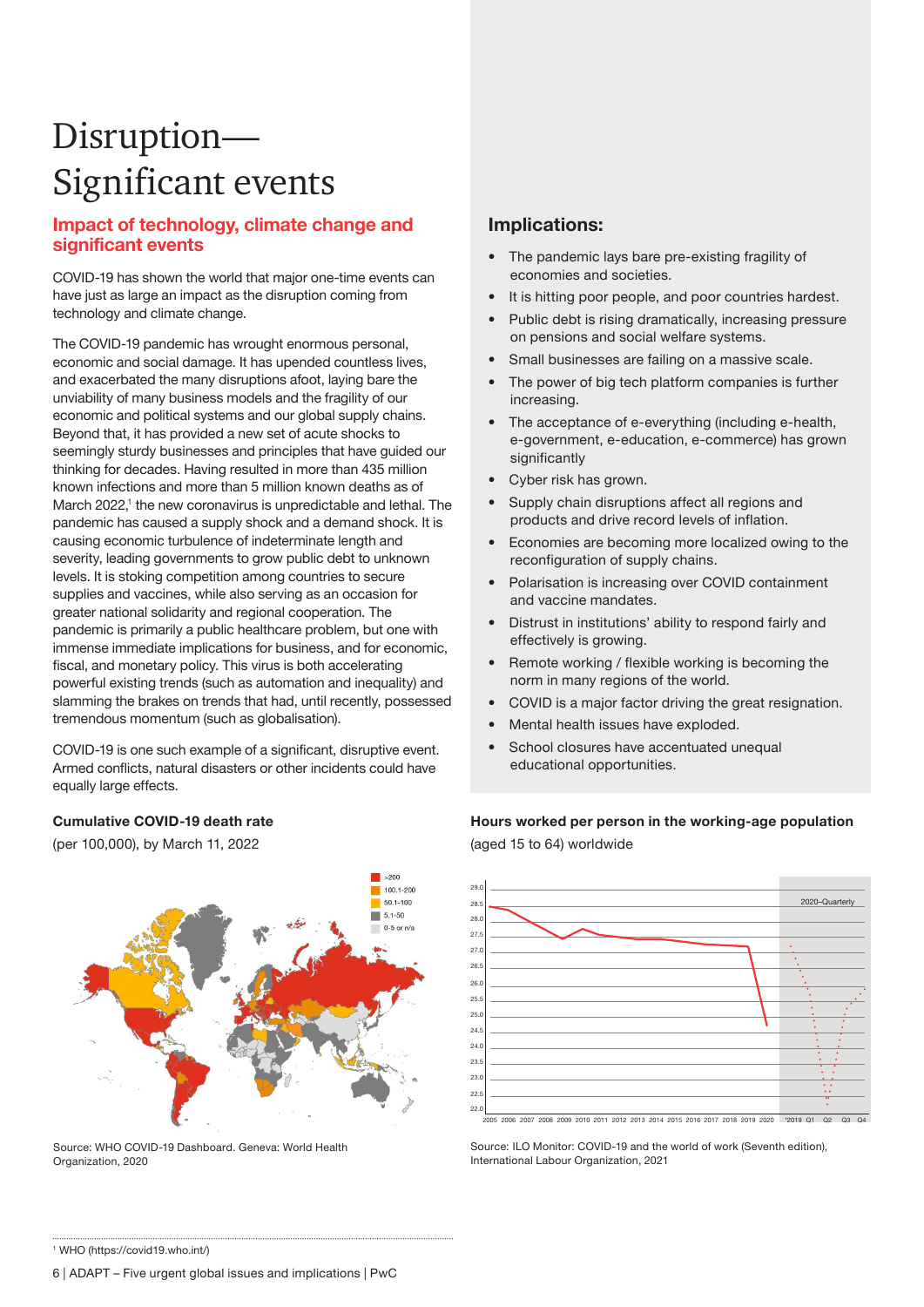# Age

# Population shifts and demographic pressure

The global population is on track to reach 8.5 billion before 2030, and the average age is increasing.<sup>1</sup> There will be stark contrasts in the challenges faced by older versus younger nations: in 2030, the median age in Japan will be 52, while in Nigeria it will be 19.2

In the aging economies, older workers will need to work longer and learn new skills to remain relevant. Moreover, governments may seek to supplement the workforce with migrant populations and, in some cases, higher participation by women. At the same time, the numbers of the very old will increase too, putting a strain on healthcare, pensions, entitlement programmes and public debt.

In younger economies, governments will be faced with chronically high youth unemployment – no matter what level of education has been achieved by these individuals – and, if unsuccessful in addressing these issues, they may face increasing social unrest.

# Young children and older people as percentage of global population

1950–2050



Note: Young children are those aged 0–4; older people are those aged 65 and over.

Source: United Nations, World Population Prospects 2019

<sup>1</sup> United Nations, Department of Economic and Social Affairs, Population Division (2019). World Population Prospects 2019

<sup>2</sup> ibid.

# Implications:

- Needs and consumption patterns will shift significantly.
- There will be a capacity mismatch across countries (infrastructure, investment, organisational capability and people).
- Dramatic job creation will be needed in countries with younger populations.
- People will not be able to afford to retire and will be a significant drain on the system.
- Managing new welfare programmes in conjunction with an erosion of the tax base will put increasing pressure on governments.
- Consumption-based sectors will experience a slowdown in countries with older populations.





Note: Youth is defined as the world's labor force aged 15–24 Source: ILO, Global Employment Trends for Youth 2020, ILO modelled estimates, November 2019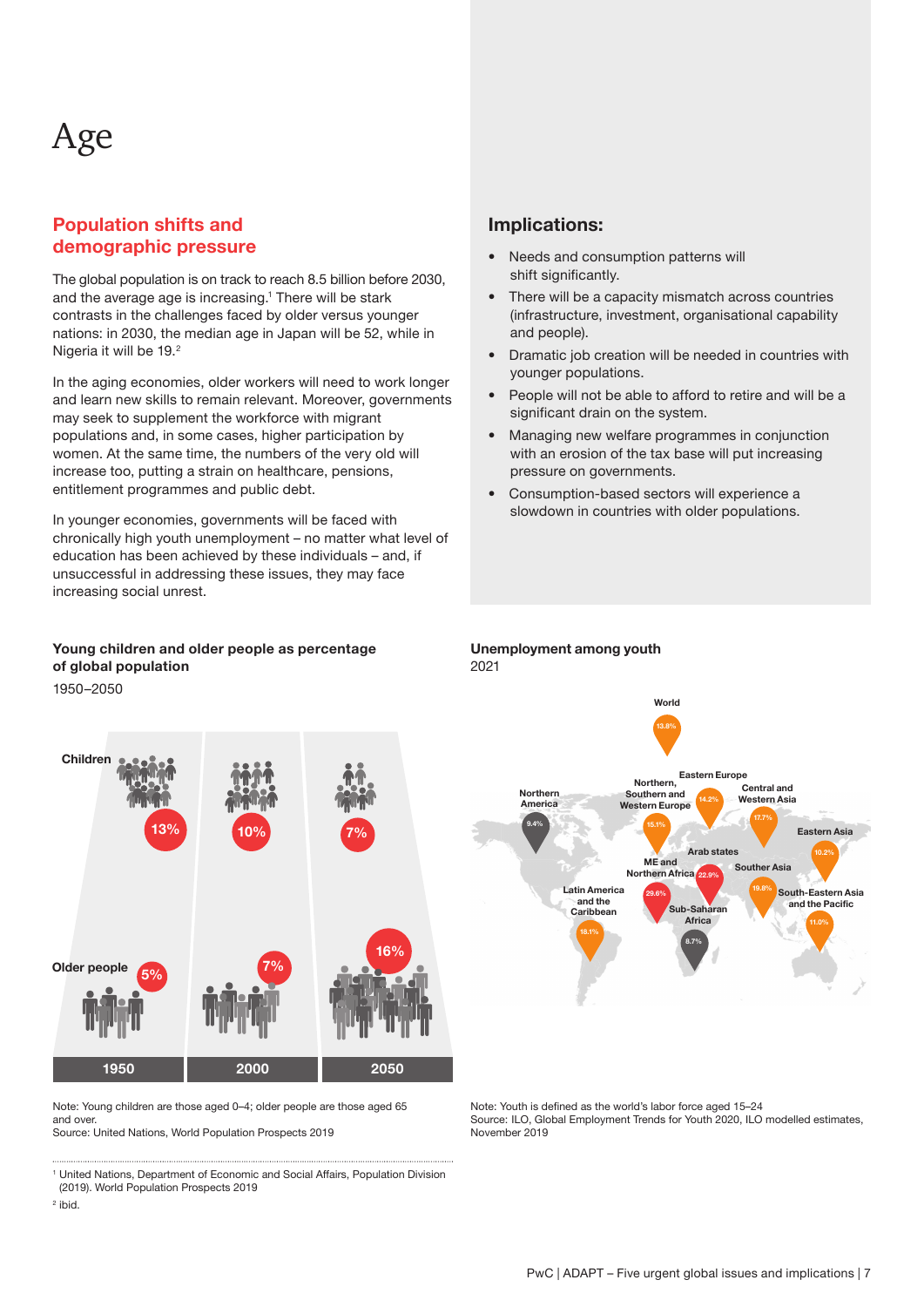# Polarisation

# Breakdown in global consensus and a fracturing world, with growing nationalism and populism

Economic growth has become disconnected from social progress leading many people to re-examine long-standing assumptions relating to their country's role in the world.

As people have become disillusioned, the impacts of globalisation, automation and economic shifts have led to a rise in populism. This has typically manifested itself as an opposition of a self-defined "common people" against the elites they believe are in control of national and international governance and commerce.

In this environment, a new nationalism is taking hold, with many countries prioritising their own interests. One manifestation is in corporate tax reduction, with countries increasingly competing to lure back corporations. At the same time, changes in bilateral trade agreements – including the imposition of protectionist tariffs – will cause companies to re-think their manufacturing practices. Many governments are restricting immigration and access to work visas and increasing data-localisation requirements. Overall, there is a growing tension in cross-border business.

Number of discriminatory interventions imposed Nov 2008–Oct 2021



Source: The 28th Global Trade Alert Report, St.Gallen Endowment

### Implications:

- International organisations will find it harder to be effective as consensus is more difficult to build.
- People's local concerns will become more acute and crowd out other issues.
- Political decisions will become increasingly parochial.
- Societal polarisation will become more extreme.
- Countries will compete for capital and talent.
- There will be an increase in international conflict, insecurity and immigration.
- Global businesses will need to be deeply embedded in key countries.



Protectionism by the G20 Net migration by region

1980–2020 (millions of people)

Source: United Nations, World Population Prospects 2019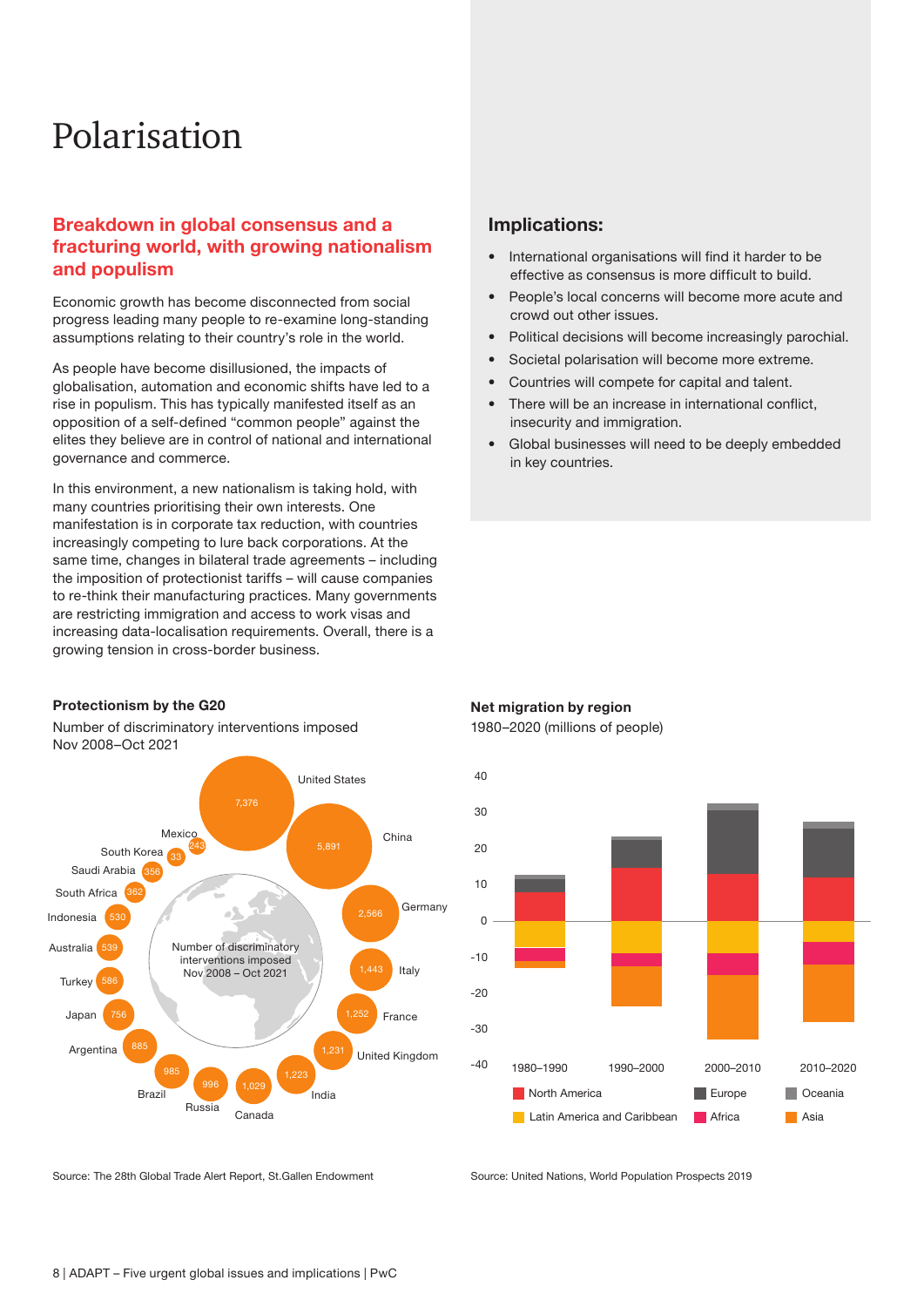# Trust

# Declining confidence in the institutions that underpin society

The erosion of trust in institutions began years ago as organisations and governments grew larger and became increasingly detached from the societies they represent. This trend accelerated with the financial crisis and the increasing politicisation of institutions.

The general population's trust in institutions remained at a low level in 2021, based on a survey of 28 countries. Almost twothirds of people are now inclined to distrust organisations.

At first, technology appeared to offer a way to build trust: large, impersonal institutions could offer something close to a personalised service or a way to interact through peer-to-peer platforms. However, as we learn more about the implications of technology, trust is increasingly eroding. Data security breaches, the manipulation of social media and the spread of fake news are all leading individuals to question the organisations responsible.

If governments, business and institutions can't find a way to rebuild trust, they will struggle to drive the level of change needed in such a dynamic world.

### Implications:

- Institutions will continue to be devalued and suffer the corrosive effects of corruption.
- Concerns about personal and digital security will increase.
- The rise of tribalism and distrust of those outside own identity group will continue.
- Rising scepticism will make it harder to drive meaningful change.
- The growing debate over truth, alongside a lack of understanding of the real impact of social media on societal trust, will cause increased opportunities for misinformation.
- Governments will increase regulations to keep data in territory.
- New, technology-based institutions will be created, many based on a peer-to-peer model.

# Trust index: average trust in institutions

(government, business, NGO and media)



#### Percentage of population who feel the system is working for them

#### How true is this for you?



Source: 2020 Edelman Trust Barometer

Source: 2022 Edelman Trust Barometer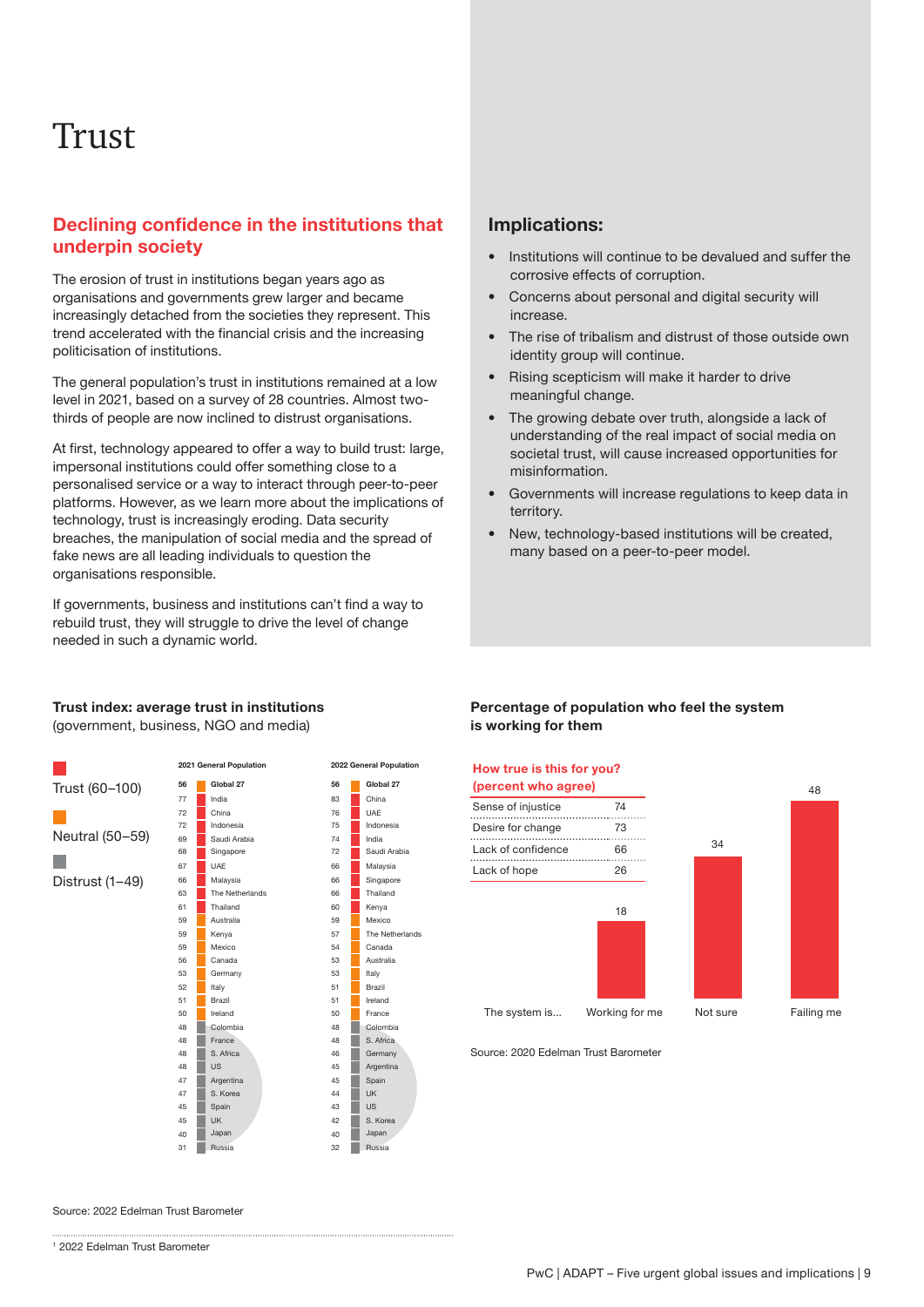# Challenges facing society, business and individuals as a result of ADAPT

As a result of ADAPT, the world is at an inflection point: inaction will lead to the dramatic acceleration of negative effects, but the appropriate actions and right choices can produce a better future. Society at large, including its institutions and individuals, must address four major crises.<sup>1</sup> Business, in particular, must focus on achieving sustained outcomes and building trust to preserve and create financial and social value in a world of increasing risk and opportunity.

# Challenges for society and individuals: managing four urgent crises

#### Crisis of prosperity

- Young people falling behind (indebtedness, unaffordable housing, growing tax burden, inadequate preparation for work)
- Elderly retiring broke (underfunded retirement, quality and cost of healthcare)
- Those in the middle stuck (risk of job loss, parental care, growing tax burden)

#### Crisis of technology

- Harmful impact of 21st century industrial system on the atmosphere and climate
- Impact of large technology platforms on society
- Dramatic changes to the human brain and behaviour
- Invasion of privacy
- Job losses to automation

#### Crisis of institutional legitimacy

- Inability of institutions to keep up with the pace of technology change
- Governance mechanisms designed to ensure consistency and trustworthiness slowing institutions down
- Difficult decision making in a polarised world
- Insufficient investment capacity given weakened balance sheets

#### Crisis of leadership

- Current leaders not prepared to lead in this new world
- Difficulty to make decisions and reach agreement

# Challenges for business: creating sustained outcomes and building trust

#### Financial: creating and preserving the value necessary for growth and investment

- Preserving value by transforming to address the ADAPT issues
- Uncovering new ways of creating value
- Creating sufficient investment capacity while capital markets are fragile and financial resources are concentrated in a few areas

#### Fracturing world: operating in an increasingly polarised world that lacks global consensus

- Managing business complexities arising from global fracturing
- Operating across countries and regions that are conflicting with each other
- Facing business and government pressures to localise and increase resilience
- Managing the mismatch between markets and resources

#### Atmosphere: adapting business models and operations to reduce the negative impact on climate while creating value for all stakeholders

- Reducing CO<sub>2</sub> equivalents in the value chain
- Managing the physical risks of climate change
- Creating value when climate is a critical factor to customers, investors and society
- Mitigating resource scarcity and biodiversity loss

#### Social: rethinking operations to help address the negative social impacts of business models and decisions

- Reducing systemic inequality
- Managing issues arising from demographic trends
- Dealing with and reducing polarisation
- Reducing and managing unintended consequences of technology

#### Technology: creating value from technology investments via new business models, products and services

- Dealing with massive industry disruption and leveraging sector-specific technology
- Competing in a post-digital world
- Increasing efficiency and effectiveness via technology
- Building organisational and individual capabilities to compete in a digital world

#### Trust: getting the organisation's important stakeholders to firmly believe in its reliability or ability to deliver the outcomes they expect

- Building trust with a growing number of stakeholders
- Increasing breadth and depth of reporting
- Putting in place effective governance on complex transformations

<sup>1</sup> Blair H. Sheppard et al., *Ten Years to Midnight: Four urgent crises and their strategic solutions (San Francisco: Berrett-Koehler Publishers, 2020)*